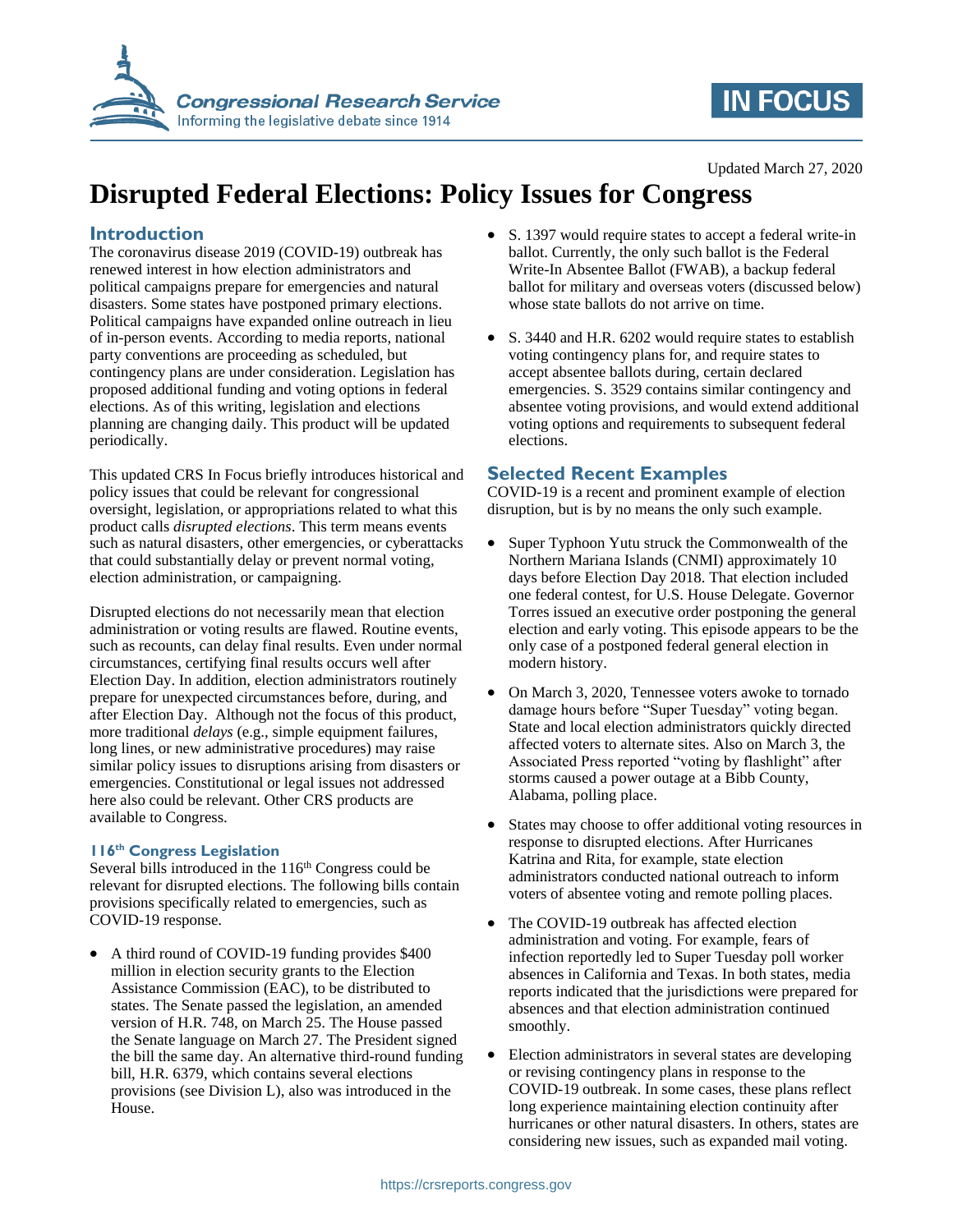## **Policy Background and Issues**

#### **Federal Election Statutes and Oversight**

The U.S. Constitution and federal statutes structure election administration and voting in the United States. State, territorial, and local election administrators—supported by thousands of volunteer or part-time poll workers administer all U.S. elections.

Federal statutes set, among other provisions, uniform general election dates and minimum standards for polling place and voting access; they also regulate federal campaign finance. These laws generally do not address election disruptions, and no federal election statute is devoted specifically to the topic. Federal agencies overseen and funded by Congress play a supporting role.

Perhaps because of the primarily state and local role in election administration, congressional legislation devoted specifically to disrupted elections is historically uncommon. Provisions in legislation devoted to options such as mail or other forms of remote voting, early voting, and voter registration could be relevant for congressional consideration of disrupted elections. In addition, after some previous disrupted elections, Congress has conducted hearings to consider appropriations to replace election equipment and to oversee state-level contingency planning, election equipment, and voter access.

#### **Federal Absentee Voting and Related Provisions**

As with other election administration issues, states or territories are responsible for determining how voters may cast ballots. However, the Uniformed and Overseas Citizens Absentee Voting Act (UOCAVA) requires states to permit registration and voting by certain overseas civilians and members of the "uniformed services" (the military; and National Oceanic and Atmospheric Administration, and Public Health Service, commissioned officers). Some current and previous legislation related to absentee voting and disrupted elections references UOCAVA or requires coordination with the Federal Voting Assistance Program (FVAP), which administers the act.

#### **Federal Support for Election Jurisdictions**

Two forms of federal support for state, territorial, and local election jurisdictions could be particularly relevant for disrupted elections. First, Congress periodically has provided financial support for election administration. Second, federal agencies provide services to state, territorial, and local election jurisdictions for those that choose to accept such assistance. Neither form of support is specifically devoted to disrupted elections.

The EAC administers funding authorized under the Help America Vote Act (HAVA). The EAC has issued guidance stating its interpretation that previous rounds of FY2018 and FY2020 funding may be used for COVID-19 response in some circumstances. As noted previously, legislation under consideration as of this writing would provide additional funding.

Of the various federal agencies that can support election jurisdictions, services from the Department of Homeland Security (DHS) and from the EAC could be most applicable for disrupted elections. DHS (particularly its Cybersecurity and Infrastructure Security Agency, CISA) provides services such as assistance with cyber-incident response and security consultations to election jurisdictions and political campaigns. The EAC provides educational resources for election administrators, including those developed by a Disaster Preparedness and Recovery Working Group, for election administrators and voters.

The Federal Emergency Management Agency (FEMA) does not specifically support federal, state, or local elections or have statutory authority on the subject. FEMAadministered funds have been approved in the past for replacing voting equipment and for moving polling places after disasters. FEMA also has publicized voting information for displaced voters.

#### **Foreign Interference**

Congressional and federal-agency investigations have established that the Russian government interfered with the 2016 U.S. elections by impersonating Americans to spread political disinformation and organize political events; and conducted cyber operations against U.S. political campaigns, parties, and election administrators. Federal intelligence and law enforcement agencies have warned that foreign interference in U.S. elections is an ongoing threat, including for the 2020 cycle. The goal of much of this interference appears to be to sow social and political divisions in the United States. Foreign interference could, in and of itself, disrupt future elections; could exacerbate other disruptions (e.g., power failures) by spurring doubt about the legitimacy or accuracy of political or voting processes; or both.

#### **Postponement of Elections**

Although the 2018 CNMI case appears to be the only modern example of a postponed federal general election, states have more frequently postponed federal primaries (including in 2020) or nonfederal general elections. Governors invoked state authority to postpone elections after Hurricanes Katrina and Rita (2005), and Sandy (2012); and for September 11, 2001, New York primaries. Discussion of congressional authority to postpone elections entails legal analysis that is beyond the scope of this product.

#### **Voter Information and Perceived Legitimacy**

Depending on circumstances, disrupted elections could foster public doubt about the legitimacy of election procedures or results. Domestic or foreign sources also could seek to disrupt elections by publicizing inaccurate information. State and local election jurisdictions are the most authoritative sources of information about voter eligibility, polling place hours, etc. Federal agencies such as the EAC, FVAP (for UOCAVA voters), and Justice Department also provide voting information.

**R. Sam Garrett**, Specialist in American National Government